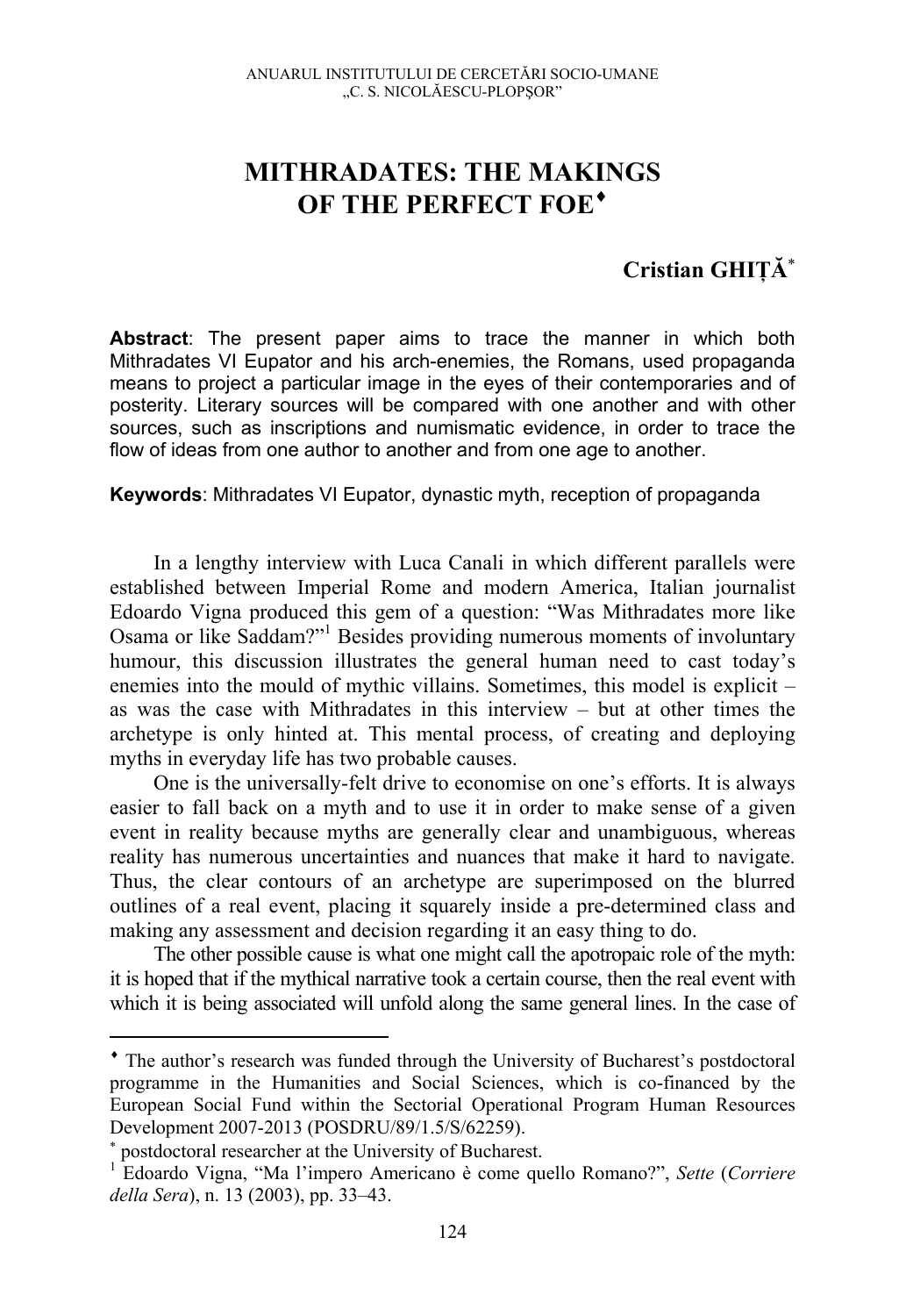our interview, which was published in March 2003, one can almost feel how the journalist, by associating Osama with Mithradates, is almost trying to force upon the former the fate of the latter – the perfect foe, one that might fight hard and might be wily enough to fight his way out of a tight corner in the short run, but one who will be, eventually, defeated.

In the present paper I will attempt to trace the story of Mithradates in Antiquity and follow its twists and turns, until the moment when, in the Late Imperial Age, he is included in *De viris illustribus*, the literary gallery displaying famous Roman heroes – one of the very few foreigners to be given the honour, in the select company of Pyrrhus, Hannibal, Antiochus III or Cleopatra. All of them had doubtlessly earned their place by being "perfect foes", each in his or her own right. Cicero even placed him well above all the other enemies Rome had faced: "And if one were to ponder what Mithridates could do, what he did and what sort of a man he was, it would come as no surprise that this king would be placed above all others with whom the Roman people has waged war"<sup>2</sup>.

This is, therefore, in many ways, a paper about propaganda, for the object is not to discover Mithradates, that man made of flesh and bone, but Mithradates the myth, Mithradates the prop, Mithradates the tool deployed by others to meet their own ends. These ends cover a wide spectrum, from brutally political to amusingly literary, but we must acknowledge that every author, when referring to him, selected that information which best suited his purpose. Understanding that bias will be an important part of this undertaking.

So who are the men behind the Mithradates myth? The first and probably most important was Mithridates himself, who deployed a whole array of propaganda tools to project and enhance his prestige, from the choice of portraiture on his coins to public displays of his royal person on different stately occasions and even going to such lengths as being the star, director and producer of a theatrical show, which involved complicated special effects, like having the goddess Victory (or, rather, a marble statue depicting the divine figure) descend from the heavens and place a golden wreath upon his head<sup>3</sup>.

Then, acting to a good degree in tandem with the King, the members of the Court or his more distant sympathisers also contributed to his prestige, by setting up inscriptions praising him or erecting monuments glorifying him, all the while making a statement about their own importance, which came as a corollary of their intimacy with  $him<sup>4</sup>$ .

On the contrary, his Greek and Roman enemies did their best to tarnish his image, though their lines of attack differed depending on the context – from

<sup>&</sup>lt;sup>2</sup> "Atqui si diligenter quid Mithridates potuerit et quid effecerit et qui vir fuerit *consideraris, omnibus quibuscum populus Romanus bellum gessit hunc regem nimirum antepones.*" Cicero, *Pro Murena*, 31.

<sup>&</sup>lt;sup>3</sup> Plutarch, *Sulla*, 11.

<sup>&</sup>lt;sup>4</sup> Patric-Alexander Kreuz, "Monuments for the King: Royal Presence in the Late-Hellenistic World of Mithridates VI", in Jakob Munk Højte, *Mithridates VI and the Pontic Kingdom*, Aarhus University Press 2009.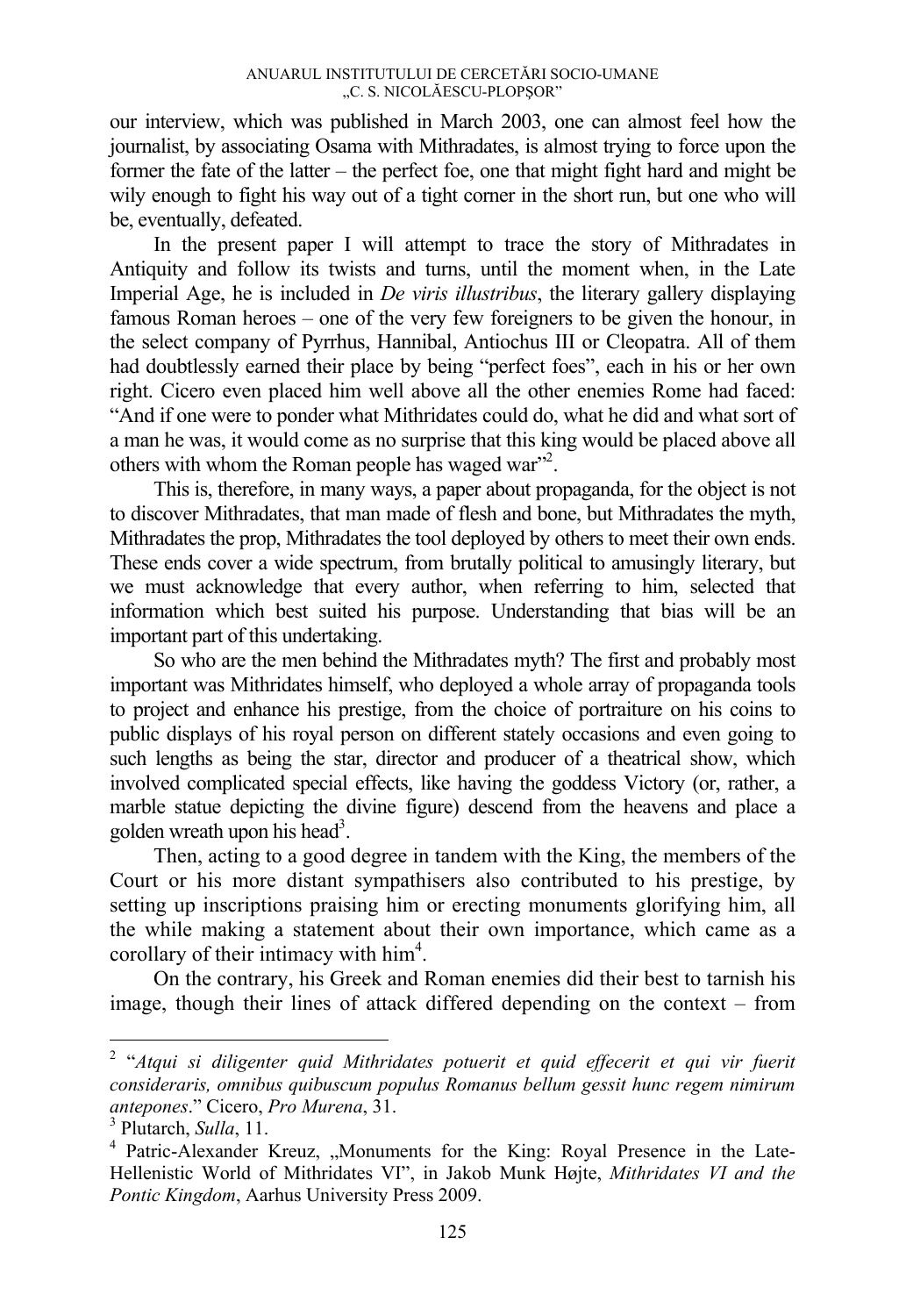depicting him as a cowardly whelp to painting him in the guise of a modern Xerxes, a monument of hybris and cruelty.

As the political relevance of Mithradates dissipated with time, his memory was appropriated for literary games, and this is the ground of choice for people who never let the truth get in the way of a good story. It is to some extent frustrating that we are usually not able to determine whether one particular story we find in a later document originates in a source contemporary with the king or not, but we can be sure that at least in some cases the myth-making process did not die with him.

In the rest of this paper, I will try to analyse several of the labels applied to Mithradates, and see how they consolidated over time and to whose benefit. I prefer this approach, because simply taking a chronological approach and listing ancient authors and their opinions about the Pontic king seemed rather less fruitful. I will follow two pairs of antithetic binomes, because I hope this will illuminate better the fact that, although our sources come almost invariably from the side of the victors, the propaganda war was by no means one-sided.

The first pair of epithets that will be discussed below is **'generous' / 'cruel'**. This pair of opposites serves as a template for other epithets applied to the Pontic king: "pious and impious", "courageous and cowardly" etc. All of these features and several others then combine to define yet another antithesis, and one which seems to have been the crux of the matter for a very long time: **'Hellenophile king'/ 'Barbarian despot'**.

We hear that Mithradates was a generous man, both to individuals and to communities. Thus, we find in Athenaeus' Deipnosophistai the following story: "Nikolaos the peripatetic philosopher, says that Mithradates, the Pontic king, had created competitions of eating and drinking, whose prize was a talent of silver. He won both of them, yet he offered the prize to the competitor who came second after himself, namely Kalamodrys of Cyzicus"<sup>55</sup>. We also hear from Plutarch's Life of Pompey of the great riches bestowed by Mithradates upon the father of Stratonike, one of his concubines: "he saw inside <his house> tables full of silver and golden beakers, a host of servants, eunuchs and young slaves who were bringing him garments of the richest kind, and in front of his door a horse caparisoned exactly like those ridden by the king's Friends"<sup>6</sup>. A similar story is told by Strabon, in the 10<sup>th</sup> book of his *Geographika*, when he narrates the history of his family, brought back from exile and endowed with many gifts by Eupator himself. The king's generosity was not limited to individuals – whole cities enjoyed his favour. Thus, he

<sup>&</sup>lt;sup>5</sup> Νικ λαος δ΄ περιπατητικς [...] Μιθριδ την φησ τ ν Ποντικ ν βασιλ α προθντα γνα πολυφαγας κα πολυποσας (ν δ τ θλον τλαντον ργυρου) μφτερα νικσαι. το μντοι θλου κστναι τ μετ΄ ατν κριθ ντι Καλαμ δρυι τ Κυζικην - θλητ . Athenaeus*, Deipnosophistai,* 10.9.<br><sup>6</sup> [...] ε δεν νδον κπωμ των μ ν ργυρ ν κα χρυσ ν τραπ ζας - χλον δ θεραπεας πολν ενοχους δ κα παδας μτια τν πολυτελν προσφροντας ατ κα πρ τς θρας ππον σττα κεκοσμημνον σπερ ο τν φλων το βασιλως. Plutarch, *Pompeius*, 36.4.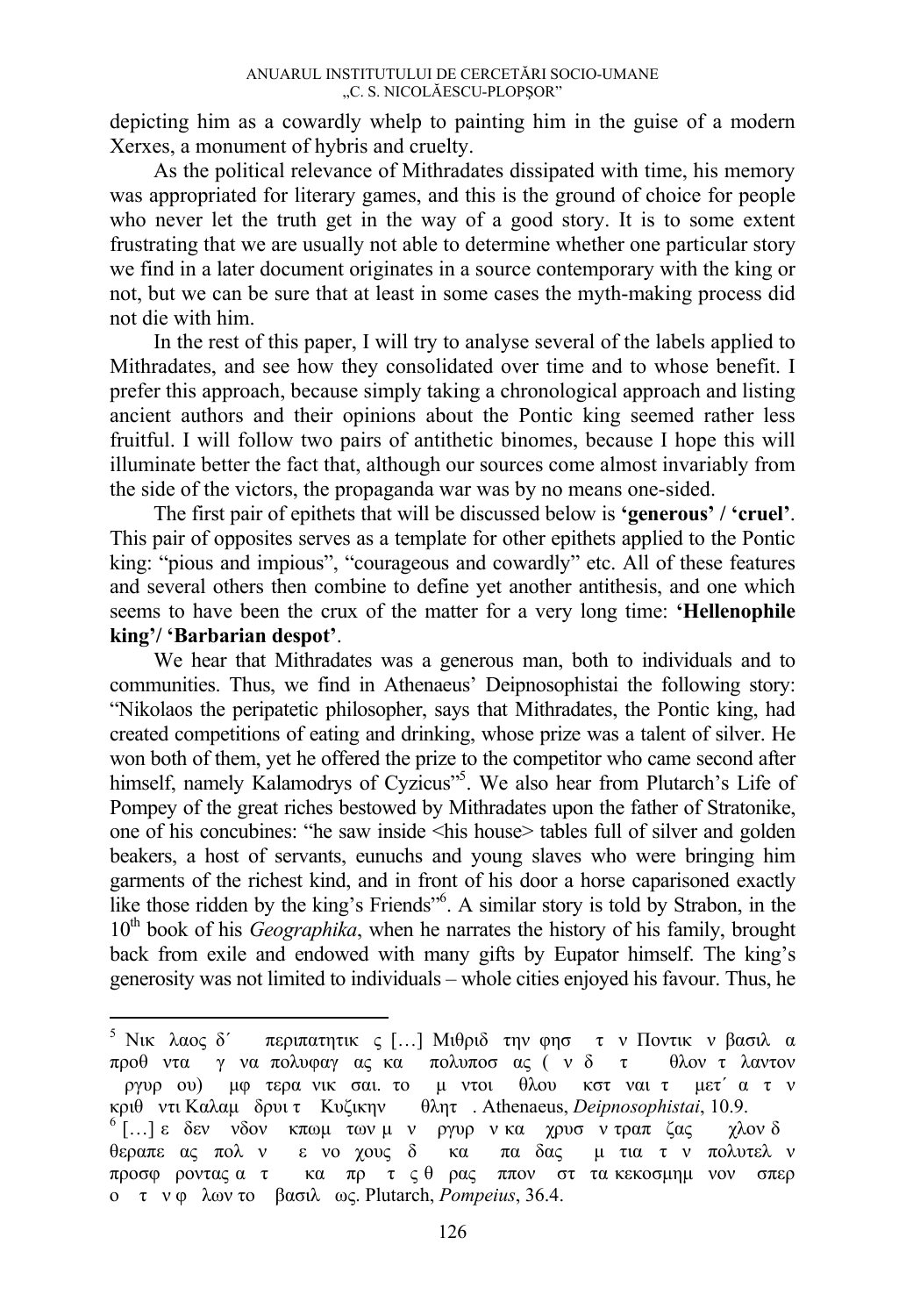honours and embellishes the cities of Sinope and Amisos, and grants one hundred talents to the city of Apameia, badly damaged by an earthquake<sup>7</sup>. Also, the inhabitants of Arykandis put their hopes in him to clear them of debts<sup>8</sup>, but we do not know whether Eupator actually met their fairly insolent demands.

That a king should do his best to advertise himself as generous is hardly surprising. Euergetism was, in that age when the political supremacy of kings came as a matter of fact, an essential component of the perpetual minuet in which monarchs and subjects were engaged. Thus, we can be fairly certain which was the ultimate source of the information that has reached us through Strabo, Plutarch or Athenaeus, but what could motivate these authors to include it in their works?

It has been argued<sup>9</sup> that Strabo is consistently trying to emphasize the importance of the contribution brought by Asia Minor to the world in terms of culture, attempting in a way to demonstrate it is by no means a periphery of the Greco-Roman world. So, in the process of mentioning Eupator's contribution, he is in fact emphasizing the urban amenities that those cities were boasting at the time. Plutarch, for one, seems to be very much interested in debasing Stratonike, the king's concubine, by depicting her as having been purchased from her inept father, and emphasizing thus that unions between a Greek woman and a barbarian are morally repulsive, a tune he would also play when commenting on the fate of Monime, another Greek woman married to Mithradates and who is forced by her husband to commit suicide in order to avoid capture by the Romans. As for Athenaeus, he seems to be interested in preserving the memory of the Hellenistic Age, which is often surrounded with the pink haze of the Belle Époque, sometimes excessive, sometimes decadent, but all the more charming for that.

It was in the power of a king to deliver both gifts and misery, and we are informed that Mithradates was no exception. He punished, and punished harshly anyone whom he saw as an enemy. According to Memnon, he started by killing his mother and brother: "Mithridates was thirsty for blood even as a child. He acquired the power at the age of thirteen, and not long afterwards he forcefully imprisoned his mother, with whom he had shared the throne according to the wishes of his father, and after a while killed her. He also murdered his brother"<sup>10</sup>. He then proceeded to murder his nephew and eventually had his own wives executed $1^1$ . Appian, an Alexandrian scholar, who dedicated a book to the wars waged by the Romans against Mithradates, apparently takes delight in painting Eupator's portrait

<sup>7</sup> Sinope: Strabon, *Geographika*, 12.3.11; Amisos: Strabon, *Geographika*, 12.3.14; Apameia: Strabon, *Geographika*, 12.8.18.

Athenaeus, *Deipnosophistai*, 12.35. 9

<sup>&</sup>lt;sup>9</sup> P. Desideri, "Strabone e la cultura asiana", in A. M. Biraschi & G. Salmeri (edd.), *Strabone e l'Asia Minore*, Edizioni Scientifiche Italiane, Napoli, 2000.<br><sup>10</sup> Φονικ τατος δ κπαιδς Μιθριδτης ν· τ ν γρ ρχν τρισκαιδεκα της

παραλαβν μετ΄ ο πολ τν μητρα κοινωνν ατ παρ το πατρς τς βασιλε ας καταλειφθε σαν δεσμωτηρ κατασχνβ κα χρν ξην λωσε·<br>κα τ ν δελφνπ κτεινε. Memnon, *History of Heraclea*, 30.

<sup>&</sup>lt;sup>11</sup> Nephew: Memnon, *History*, 22.1; wives: Memnon, *History*, 30.1.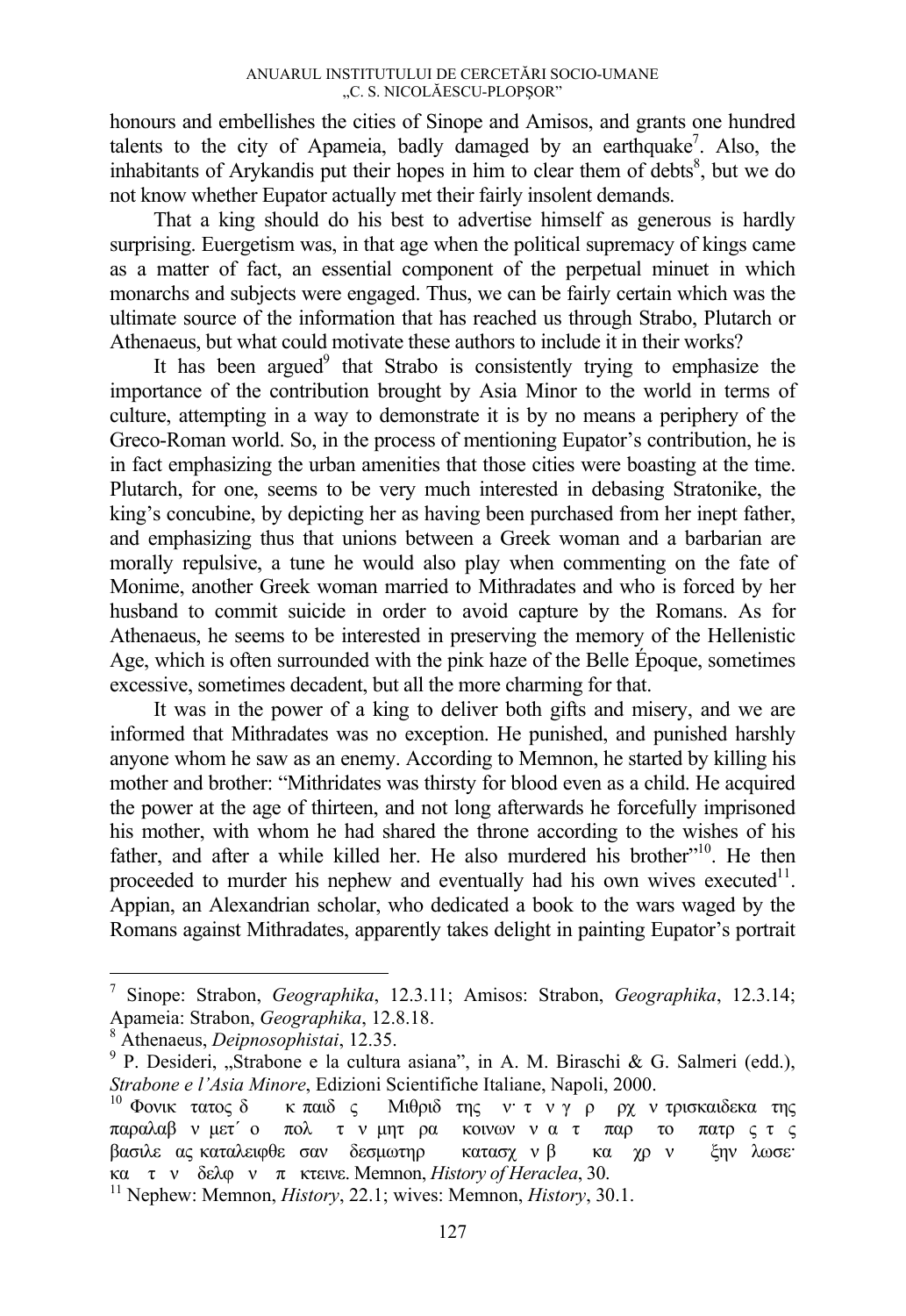in the harshest tones possible. His Mithradates is persistently cruel: he executes Aquilius by pouring molten gold down his throat; murders the Galatian tetrarchs and uses exotic tortures to punish deserters.12

But the cruelty was by no means limited to his own household or subjects. In an act of supreme vengeance, he is said to have instigated the murder of all the Roman citizens residing in Asia at the time, a true act of genocide that came to be known by the name given to it by Th. Reinach, the "Ephesian Vespers". Memnon puts the death toll at 80,000 souls; Plutarch, at 150,000; other authors insist that all Italians in Asia perished. Cicero deplores the event in thundering rhetoric while urging bolder action against Eupator by granting Pompey full command in the war against him:

> you must wipe off that stain upon the name of the Roman people, created during the last war against Mithridates, which is still deeply seated and has been allowed to grow far too old, namely that he who made sure that all Roman citizens, across the whole of Asia and in the midst of all those cities by one message and one sign only were killed and butchered not only has not so far received the punishment fit for his crime, but continues to reign and has been doing so for the past twenty three years since that  $day^{13}$ .

If one is to apply the "cui prodest" principle, it is simple to find out who did their best to propagate the story of the massacre: the Romans themselves. Let me go back to one of the points I had made in the introduction – I am not interested here in the confirming or denying the reality of the Ephesian Vespers, or of Mithradates' involvement in it, I am merely interested in seeing how the story of the Ephesian Vespers was propagated and picked up by the sources. So, who gained the most by preserving the memory of this event? The Romans. Let us go back to the early stages of the First Mithradatic War. Mithradates, though formally an ally of Rome, was being attacked by his Bithynian neighbour, at the transparent instigation of the Roman officials in Asia. Careful to preserve appearances, Mithradates sent envoys to demand the aid of Rome or at least its neutrality. When the reply came that Rome did not want the Bithynian king to come to any harm, the charade was exposed and Mithradates was free to claim the high moral ground, posing as the victim of Roman arrogance and high-handedness. The terrible massacre – well, it must have been terrible, even if the figures we possess are inflated – allowed Rome to reclaim moral superiority and declare credibly that they were the victims, who were, consequently, waging a just war. We see this very clearly in Cicero who, twentyodd years after the event, still uses it to justify renewed aggression against the Pontic king. Plutarch, who relies heavily on Sulla's memoirs, was certainly

<sup>&</sup>lt;sup>12</sup> Appian, *Mithridateios*, 21; Appian, *Mithridateios*, 46; Appian, *Mithridateios*, 97.<br><sup>13</sup> delenda vobis est illa macula Mithridatico bello superiore concepta quae penitus iam *insedit ac nimis inveteravit in populi Romani nomine, quod is qui uno die tota in Asia tot in civitatibus uno nuntio atque una significatione omnis civis Romanos necandos trucidandosque curavit, non modo adhuc poenam nullam suo dignam scelere suscepit sed ab illo tempore annum iam tertium et vicesimum regnat*. Cicero, *Pro Lege Manilia*, 7.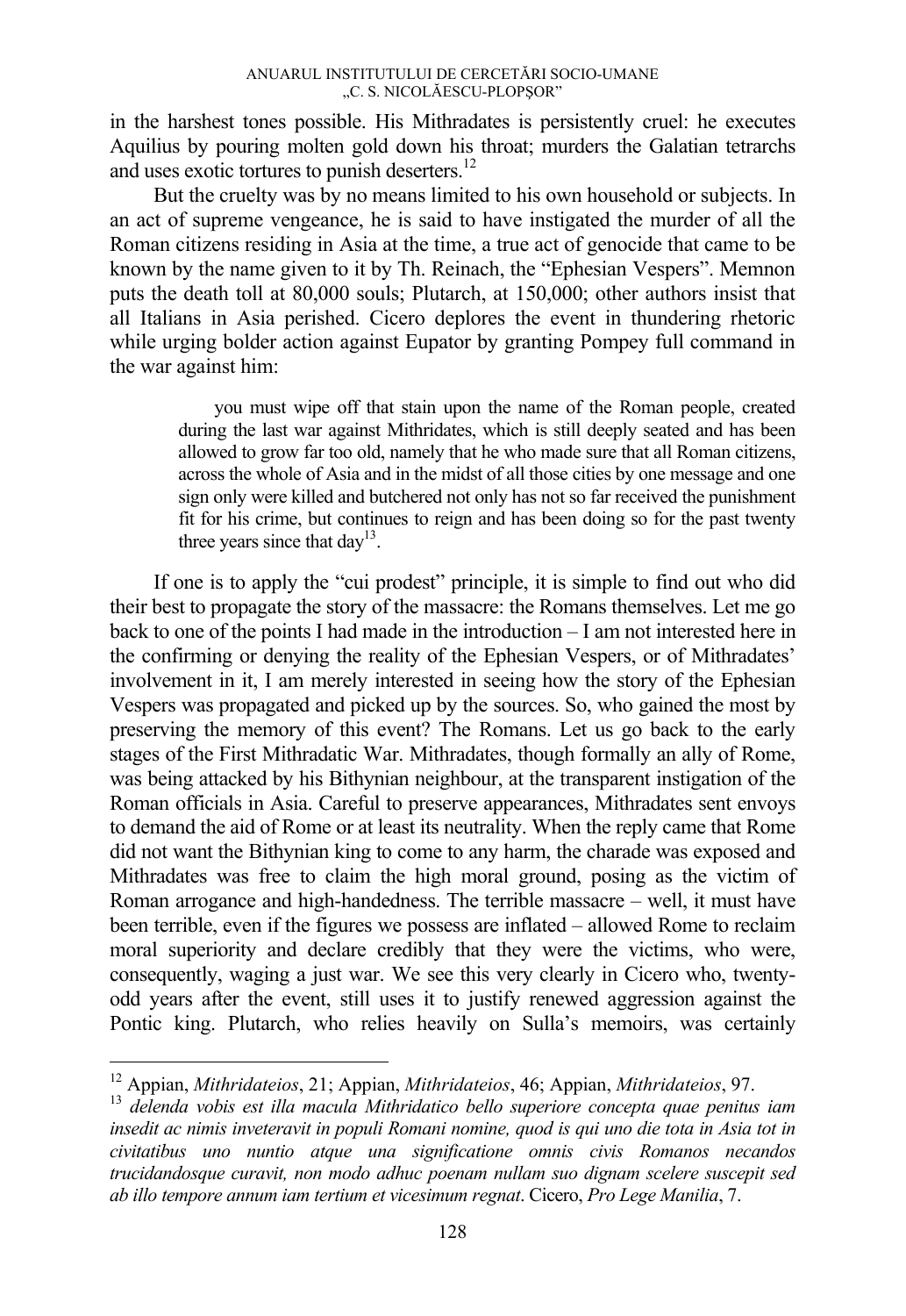influenced by the latter's presentation of motives. Appian made it the goal of his academic life to present as favourably as possible the wars of Rome, which he apparently sees as justified means to spread civilisation. He must have been particularly interested in excusing the Mithradatic wars, for, as he states in the introduction to the *Mithridatika*: "for these reasons I think it fitting that this war is called 'the great one', that the victory achieved at it end was named 'the great' and that the man who concluded the military operations is known until this very day in his own language as 'Pompey the Great'<sup>"14</sup>. And he continues: "because of the great number of nations they subjected or brought back under their rule, the length of time it lasted – no less than forty years – and the strength and endurance of Mithradates, who opposed the Romans with all his strength in every way he could."

As for Memnon of Heraclea, his motivation is somewhat different. Even though we cannot determine with precision when it was that Memnon lived, the fact that his work ends with a portrait of his fellow citizen Brithagoras, who spent the last twelve years of his life courting Caesar and following him everywhere in the hope of securing freedom for his city may indicate that this was still a hot political issue. What we can determine with certainty is that he has a very precise agenda – excusing the conduct of his native city during the Mitradatic Wars. It therefore serves his purpose to make his fellow citizens appear as moths caught in the net of an infernal arachnid, one so cruel and so immensely powerful that they could do nothing to resist.

There is one very interesting fragment in which Mithradates' cruelty combines with generosity to create a very interesting story. It is to be found in one of Plutarch's minor works, in "*The virtues of women*". The scene is set with the description of the way in which Mithradates is haughty towards the Galatian tetrarchs, who decide to murder him. Having found out about this plot, the king condemns them all to death, and denies them proper burial. In the last moment, he remembers a young man, whom he manages to save at the last moment, just as the executioner was preparing to carry out his duty. The story then continues thus:

But Eporedorix was executed and his corpse was thrown aside and left unburied, and none of his friends dared come near him. But a woman from Pergamum, who had known the Galatian while he was still alive, took the risk of burying him and performing funerary rites. The guards saw her and brought her before the king. It is said that Mithridates was moved by the sight of her, as she was very young and seemed incapable of doing harm, and all the more so as he found out that the cause of her action was love. So he allowed her to leave, taking the corpse with her for burial, as well as garments and ornaments for this purpose."<sup>15</sup>

<sup>&</sup>lt;sup>14</sup> δι΄ μοι κα μλιστα δοκο σιτνδετν πλεμον γεσθαι μγαν κα τν π΄ α τ ν κην μεγλην ν κην καλε ν κα τ ν στρατηγ σαντα Πομπιον<br>1 γαντ - δ - φων μ χριν ν πονομ ζειν. Appian, *Mithridateios*, 582. M γαν τ δ φων μχριν ν πονομ ζειν. Appian, *Mithridateios*, 582.<br><sup>15</sup> δ΄ πορηδριξ κατακοπες ταφος ξεββλητο κα τν φλων οδες

τλμησε προσελθεν· γναιον δ Περγαμηνν γνωσμνον φ΄ ρας ζν [τι] τ Γαλτ παρεκινδνευσε θψαι κα περιστελαι τν νεκρν· σθοντο δ΄ ο φλακες κα συλλαβντες νγαγον πρς τν βασιλα. λγεται μν ον τι κα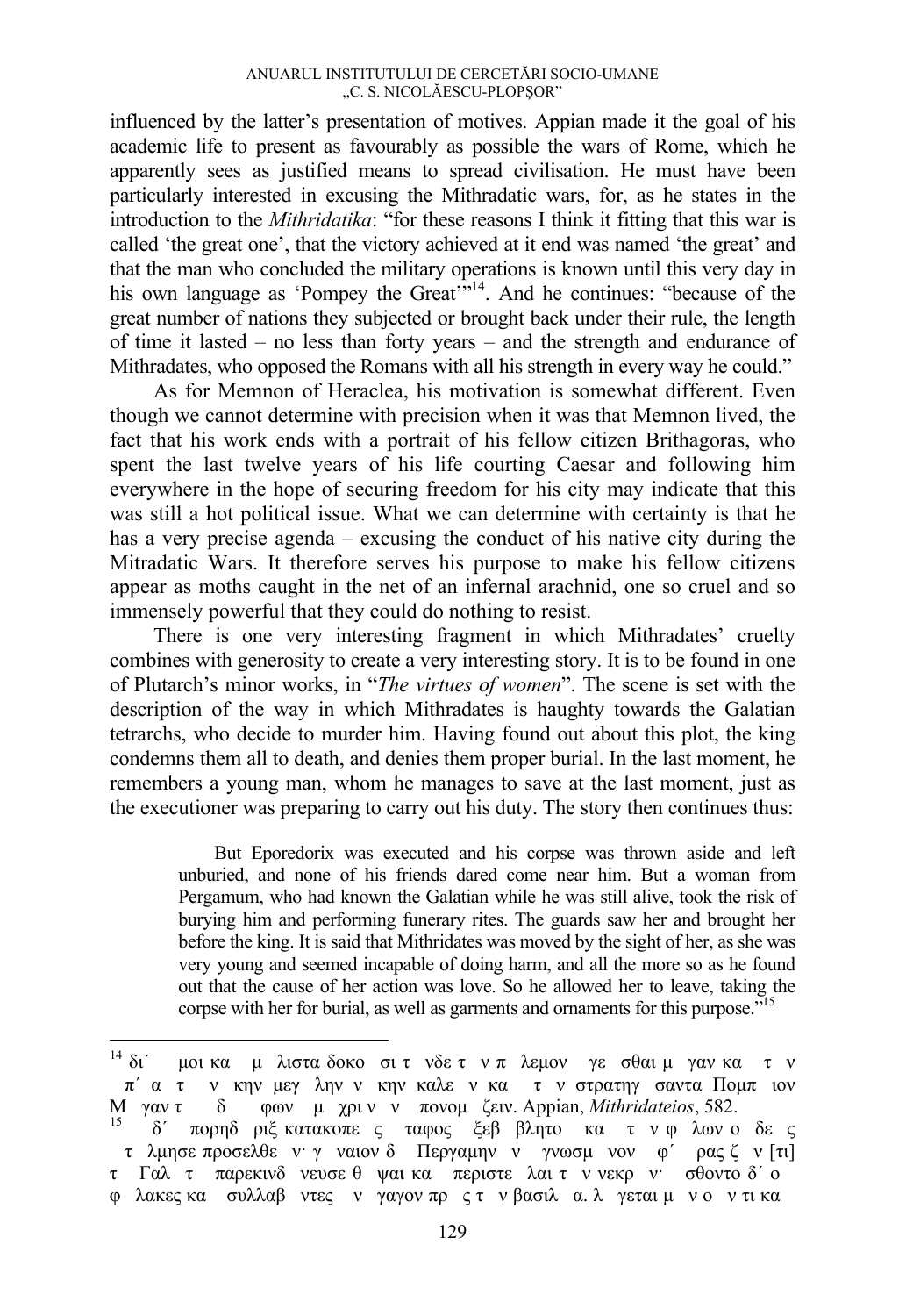This story immediately reminds one of the famous plot of 'Antigone'. So how does Plutarch's Mithradates compare to Sophocles' Creon?

They are both tyrants, and arrogant ones at that. They are both wronged by someone (Mithradates by Eporedorix, Creon by Polyneikes) and take disproportionate measures, by extending their vengeance upon a corpse, thus committing an act of hybris. A young girl intervenes and ignores the terrestrial law in obedience to a higher law (love, in the case of the Pergamenian girl, respect for the divine laws in the case of Antigone). Both girls are apprehended by the guards and presented before the king. Here, however, the two characters diverge. While Creon foolishly insists that his law must be obeyed to the bitter end and condemns Antigone to a painful death, Mithradates instantly empathises with the unnamed girl and decides to rescind his previous order. While in Sophocles' play Haemon, Creon's son who is in love with Antigone, commits suicide, in Plutarch's story he is replaced by the altogether more fortunate Bepolitanos, the beautiful youth saved from the hands of the executioner.

This story is uniquely found in Plutarch, so it is very likely that it is his creation, meant to function as a pastiche of Sophocles and warped in such a way as to deliver at all costs a happy ending. Why did Plutarch choose Mithradates as his tyrant? The collection of stories detailing the courage of women demanded examples taken from history, not myth, so the author found himself compelled to take a myth and drape it in the cloth of history. It seems that in Plutarch's mind, the closest parallel to Creon that History offered was Mithradates. The departure from the classical model can be explained, I believe, not by some sudden wave of sympathy for the Pontic king, but much more likely by Plutarch's need to deliver a happy ending, by his desire to see loyalty and love repaid in this world.

This little story thus functions as the Hegelian synthesis of the previous two stances: cruelty and generosity mingle in a quaint literary game.

In very similar fashion to the things discussed above, we hear that Mithradates was a very pious king, but also a man who had no respect for the gods. On the one hand, he is one of the great kings who makes donations to the Temple of Artemis at Ephesos, according to Strabo, and even had a peculiar relation with the divinity. In Plutarch's *Quaestiones conviviales* he miraculously survives lightning and takes, as a consequence, the royal epithet Dionysos. Even more strange, we are informed by Aelian<sup>16</sup> that he was protected by three divine animals, a bull, a horse and a stag. On practical grounds, it seems quite hard to believe in the literality of this guardianship by such animals. If one remembers, however, that the Pontic coinage minted under Mithradates Eupator did, in fact, feature quite prominently the stag and the (winged) horse, one is tempted to think twice before discarding this account as utterly fantastic. What we are dealing with here is most likely a story originating with the Pontic court

πρς τν ψινα τς παθεν Μιθριδτης νας παντπασι κα κκουτς παιδ σκης φανεσης· τι δ μλλον ς οικε τν αταν γνος ρωτικν οσαν πεκλσθη κα συνεχρησεν νελσθαι κα θψαι τν νεκρν σθτα κα <sup>κ</sup>σμον <sup>κ</sup> <sup>τ</sup><sup>ν</sup> κενου λαβοσαν. Plutarch, *Mulierum Virtutes*, 259C-D. 16 Aelianus, *Natura Animalium*, 7.46.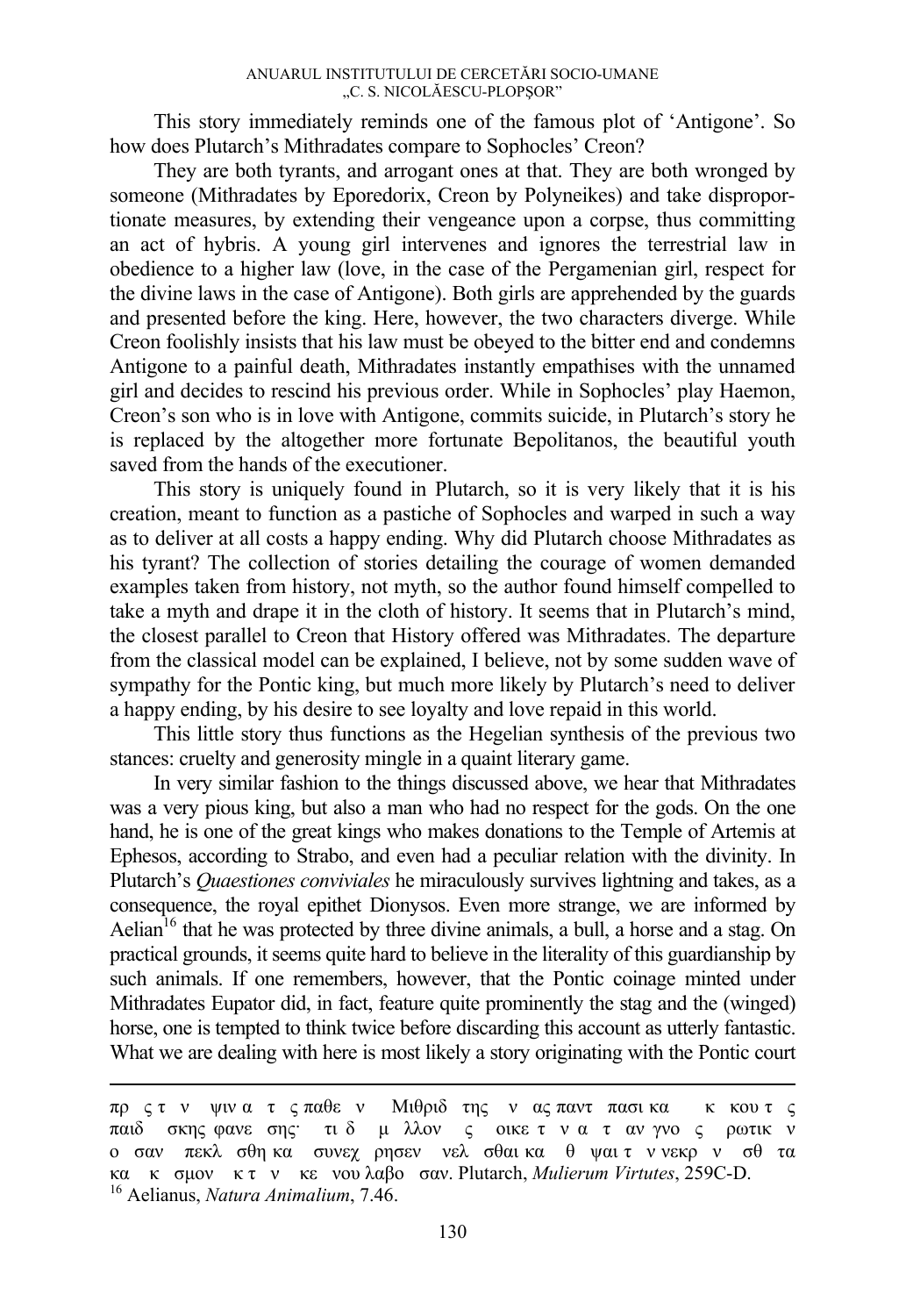that Mithradates was under the protection of the goddess Ma, the Cappadocian embodiment of the Anatolian Great Mother, who was the mistress of life and death, of fertility and of the hunt. Aelian may have heard the story and remembered only those details spectacular enough for him to include in his zoological treatise.

On the other hand, a number of other authors emphasize that his conduct with regard to the gods was scandalous. Pausanias, for example, insists that his troops plundered many cities and did not spare the sanctuaries, a sacrilege for which his soldiers and himself were severely punished. It is not surprising that he should say that, he, the great lover of all things Greek, who had learned to live under Rome.

Many other examples could be found, of authors freely attributing to Mithradates those qualities or defects which best suited their narrative purposes, but let us proceed to analyse a final dichotomy, and one which could easily function as an umbrella for every other one, that between "dignified king" and "heinous tyrant".

Many sources praise Mithradates as the embodiment of royal decorum. Thus, Justin, epitomising Trogus, says about him: "later, his grandeur was such that he surpassed in majesty not only the kings of his age, but all the kings who had lived before"17 and Cassius Dio comments that "Mithradates excelled in every aspect pertaining to kingly duties"18. The nature of these sympathetic comments in Dio (for this excerpt is by no means singular) may be partly explained by the fact that the author, a native of Bithynia, may have felt somehow proud of his 'neighbour'. Another explanation might be that in the age when Dio writes (from the time of Caracalla to that of Alexander Severus), the legacy of Alexander the Great and the Hellenistic monarchies which succeeded him was being re-evaluated and finally incorporated in the political universe of Rome. Alexander and his imitators had by now become acceptable role-models for Roman emperors, and this may have prompted Dio to create an idealised portrait of the Pontic king, among whose qualities *virtus* and *maiestas* seem to be quite prominent.

Eupator is said to have surrounded himself with scholars, such as Metrodoros of Scepsis, the Peripatetic philosopher Athenion, the seer Sosipatros and sought the friendship of the doctor Asklepiades of Prusa<sup>19</sup>. He was himself passionate about medicine, which at the time was a liberal profession and drew the attention of Galen, who commented on a number of occasions on his proficiency at devising antidotes. One story is quite disturbing, though: "For this Mithridates, much like our own Attalos, sought to acquire practical knowledge of almost every simple medicine to find out which of them could counter poisons, and tried their effects on convicts, whose deaths had been decreed"<sup>20</sup>. In a post-

<sup>17</sup> *cuius <Mithridatis> ea postea magnitudo fuit, ut non sui tantum temporis, uerum*  etiam superioris aetatis omnes reges maiestate superauerit. Justinus, 37.1.7.<br><sup>18</sup> σοφ τατος Μιθριδ της ς π ντα τ βασιλικ. Cassius Dio, 37.12.2.<br><sup>19</sup> Plinius Maior, *Naturalis Historia*, 7.124.<br><sup>20</sup> γ ρ τοι Μιθριδ της ο

μπειραν χειν πντων σχεδν τν πλν φαρμκων σα τος λεθροις ντιττακται πειρζων ατν τς δυνμεις π πονηρν νθρπων ν θνατος κατγνωστο. Galenus, *De Antidotis*, 14.2.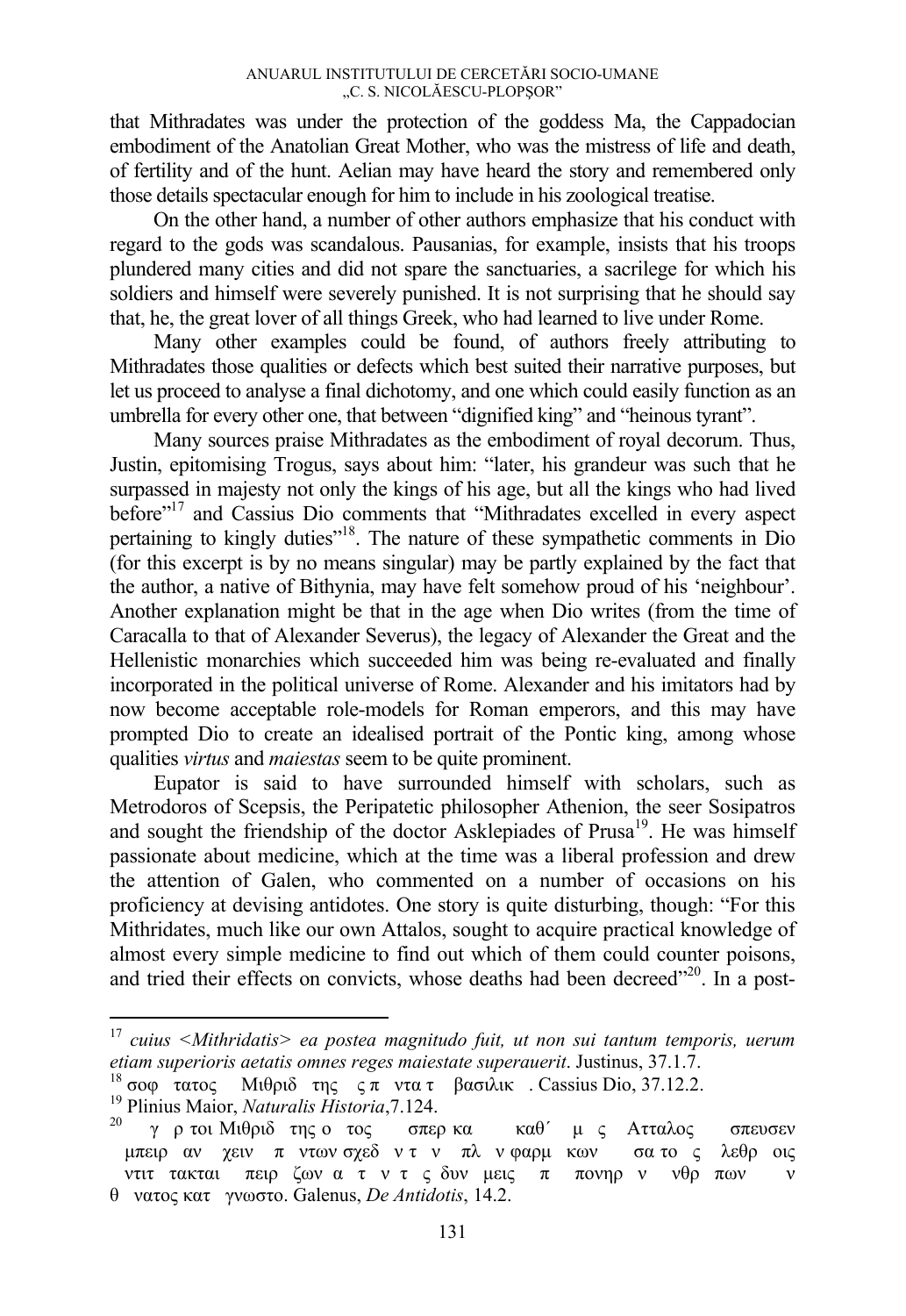Holocaust world, such disrespect for human beings – whatever their social or racial status – in the name of medical science is nothing short of monstrous, but Galenus seems to comment the incident quite calmly. Clearly, we are dealing here with a semi-mythical account, based entirely on oral tradition, as Mithradates is not known to have written a book about his scientific exploits (unlike, for example, the last of the Attalids, Attalos III Philometor Euergetes). One must be therefore be extremely careful before taking this account at face value and comparing Mithradates with Josef Mengele or other modern monsters. Not only did he contribute to the field of medicine, but also of geography, and receives for it the praise of Strabo, $^{21}$  who includes him in a gallery of civilising heroes.

His championship of Hellenic values is underscored by the accounts of his Crimean campaign. A lengthy inscription (IosPE  $I^2$ , 352), nowadays referred to as the 'Diophantos inscription' was set up by the inhabitants of Chersonesus following the successful campaign of this Pontic general against the Scythian barbarians in the Crimean Hinterland, sometime in the last decade of the 2nd century BC. In this text, young Mithradates is portrayed as energetic and animated by generosity, as he leaves no call for help unheeded, even if it comes at a very bad time, at the beginning of winter (v. 18); as a lover of justice, since he punishes the perfidious Pairisades (v. 43); finally, as a great king, crowned by eternal glory after his victory over the Scythians through the agency of the capable Diophantos (vv. 26-7): "and so it came that victory was on the side of Mithradates Eupator, a victory beautiful and worthy of remembrance for all eternity $^{22}$ . This victory over the Barbarian Scythians who used to oppress the good citizens of the Greek poleis on the Northern shore of the Euxine was not without echo in the literary sources. Thus, Justin praises him for having succeeded where illustrious ancestors had failed: "Thus, he pacified with the greatest success the Scythians, who had hitherto been undefeated, who had destroyed Zopyrion, the general of Alexander the Great, with 30,000 troops, who had butchered Cyrus, the king of the Persians with his 200,000 soldiers, who had put to flight Philip, the king of the Macedonians<sup>"23</sup>. Mithradates generally receives a warm treatment from Trogus, and it would be interesting to determine the source he used for this information. One possibility is that his uncle, a cavalry officer in Pompey's army during his Pontic expedition, may have come into contact with local informants, and he may have passed on the information he had gathered to his nephew. Another possible source is his father, who specialised in the affairs of the East and served under C. Caesar (Augustus' adopted son, according to Arnaud-Lindet, and not the dictator C. Iulius Caesar). Yet another possibility is that Trogus used a Greek source, having close connections with the Pontic court.

 $21$  Strabon. Geographika. 1.2.1.

<sup>&</sup>lt;sup>22</sup> συνβα τ νκαμα γενσθαι βασιλε Μιθ[ρ]αδ|[ται Ε]π τορι καλ ν κα μν μας ξιον ε ςπ ντα τ ν χρ νον. IosPE I2, 352, 26-27.

<sup>&</sup>lt;sup>23</sup> Itaque Scythas inuictos antea, qui Zopyriona, Alexandri Magni ducem, cum XXX *milibus armatorum deleuerant, qui Cyrum, Persarum regem, cum CC milibus trucidauerant, qui Philippum, Macedonum regem, fugacem fecerant, ingenti felicitate perdomuit*. Justin, 37.3.1-2.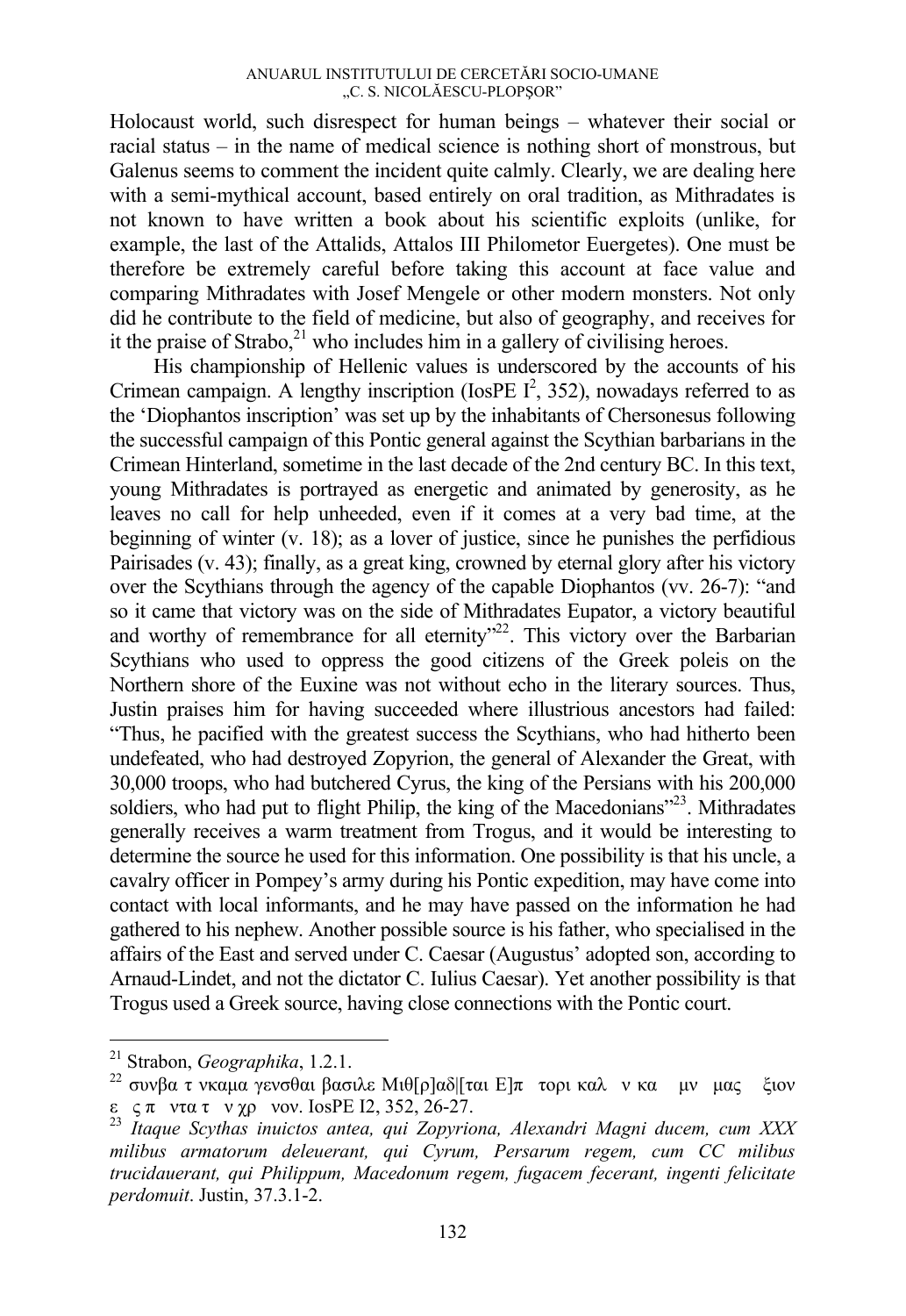It is again, obvious, that it was entirely to Mithradates' benefit to publicise these stories. If, at the dawn of the Hellenistic Age, it was still possible for a Demosthenes to claim that monarchy was alien to the Greek spirit, by the time of Mithradates, the monarchies stemming from Alexander's empire had become an integral part of the Greek world. Thus, cities were ready to accept as perfectly natural an alliance with a king, provided that the king fulfilled his duties, and we have seen how careful Mithradates was to advertise his generosity, his military abilities, his piety, his love of culture and so on. This activity paid hard, political dividends, for as a result Mithradates could claim alliances not only in Asia Minor, but also in mainland Greece, where Athens welcomed his troops, seen as liberators from the perceived barbarity of the Romans. So successful was he, that Cicero paints an envious picture of his welcome by the Greek cities: "They called Mithridates their lord, their father, the protector of Asia, Euhios, Nysios, Bacchus, their saviour divinity. At one and the same time, while the whole of Asia was closing its doors to consul L. Flaccus, it not only received that Cappadocian in its cities, but it even urged him onwards"<sup>24</sup>.

This quote from Cicero clearly illustrates the counter-strategy employed by the Romans, i.e. of making sure he is perceived as a barbarian and, even worse, a barbarian tyrant.

Not surprisingly, this view is wholeheartedly embraced by Memnon, whose political motives, namely excusing in front of a Roman audience the conduct of his city during the Mithradatic Wars, have been discussed above. Thus, he describes how cruelly he treated the citizens of Chios, as a result of vulgar personal grudge.<sup>25</sup> As a consequence, any self-respecting Greek will abandon his cause as a matter of course: "But Murena took no account of the embassy (after all, even the ambassadors, being Greek and having a philosophical approach to life, disparaged rather than support the cause of Mithradates)<sup>226</sup>.

Appian, as mentioned above, paints a portrait of Mithradates in the harsh, saturated tones of Orientalism, with the transparent purpose of glorifying the Roman generals who defeated him. Not only is he cruel, and worships Persian gods, but he is also surrounded by eunuchs and mysterious healers, such as those Agari of Scytian stock who cure him using snake venom.<sup>27</sup>

Perhaps surprisingly, Mithradates himself may have encouraged representations of himself as a ruler in the Oriental fashion, though in his view this perspective did not exclude, but rather complemented his image of ruler in

<sup>24</sup> *Mithridatem dominum, illum patrem, illum conservatorem Asiae, illum Euhium, Nysium, Bacchum, Liberum nominabant. Vnum atque idem erat tempus cum L. Flacco consuli portas tota Asia claudebat, Cappadocem autem illum non modo recipiebat suis urbibus verum etiam ultro vocabat*. Cicero, *Pro Flacco*, 60-61.<br><sup>25</sup> Memnon, *History of Heracleia*, 23.1.<br><sup>26</sup> δ <Μουρ νας> μ θμενος τ πρεσβε (κα γρ κα ο προβεις

Ελληνες ντες κα τ ν β ον φιλ σοφοι τ ν Μιθριδ την μ λλον δι συρον συνστων) […] Memnon, *History of Heracleia*, 36. 27 Appian, *Mithridateios*, 88.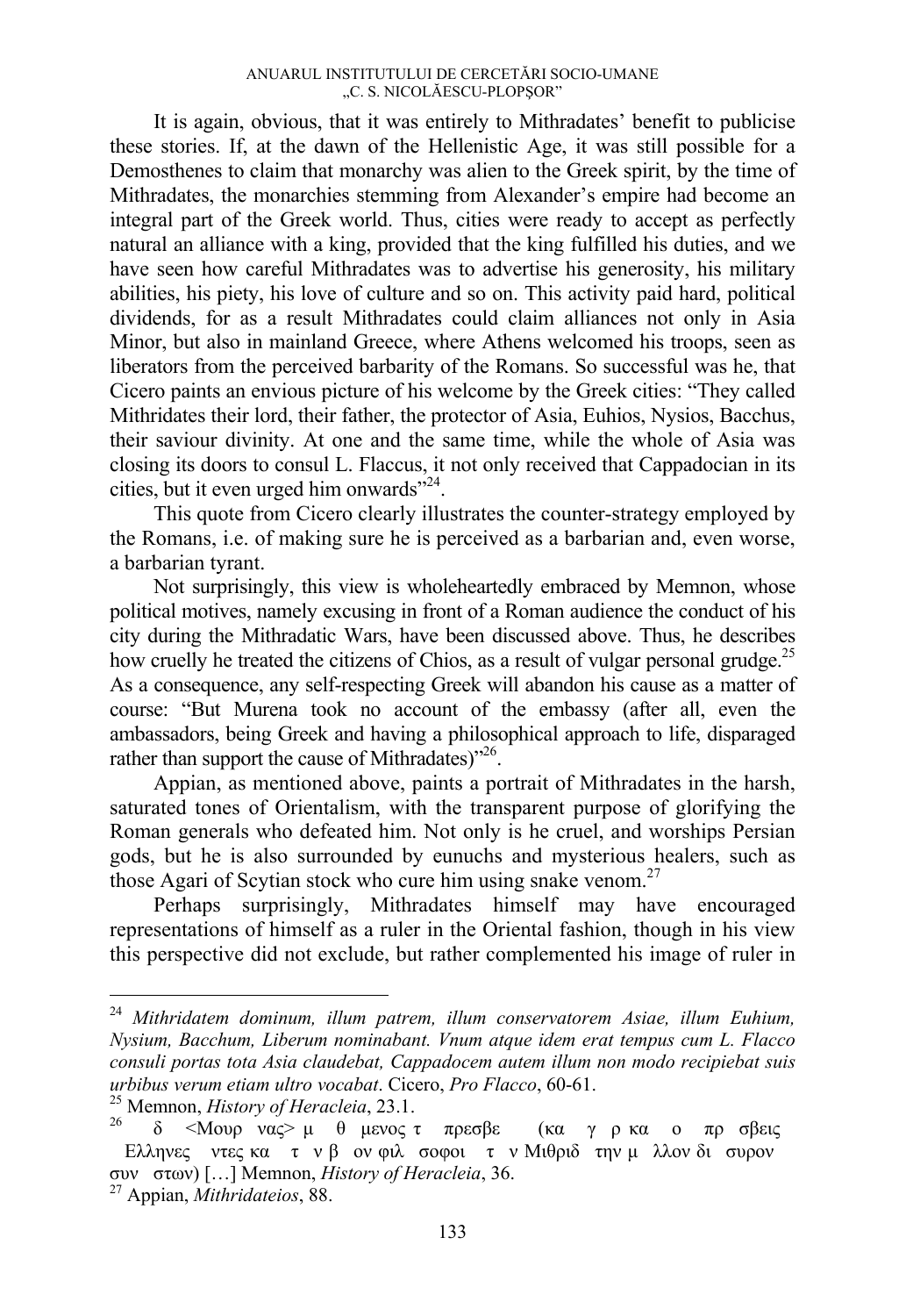the Greeco-Macedonian tradition of Alexander. Like his ancestors and like many other kings in the region, he promoted hybridisation between Greek and Achaemenid traditions in almost every aspect, from military affairs, to administration of the kingdom and from marital practices to religious cults. In order to illustrate this drive, I think one example will be particularly useful: the dynastic myth of the Mithradatids. I will use this element precisely because it is a myth, a fiction, and moreover a fiction that evolved over time, reaching its most elaborate form under Eupator himself.

The claims to noble ancestry made by the Pontic house differ widely, depending on the source of information. Thus, some authors credit them with being descended from one of the Seven Wise Persians. Polybios – our most important source for Pontic affairs before the reign of Mithradates Euergetes – falls into this category: "This Mithradates {meaning Mithradates II} claimed to descend from one of the Seven Persians who had killed the Magus and to have preserved his reign of his ancestors, granted to them from the very beginning by Darius in the region of the Black Sea<sup>"28</sup> An isolated piece of information from Diodoros seems to imply that this view may have been shared by Hieronymos of Cardia (Diodoros' most likely source in this part of his work).<sup>29</sup>

A few Roman authors agree with this pedigree. Thus, Florus, by means of introduction to his summary of the Mithradatic Wars, writes a brief *archaeologia*, making a swift transition from the mythical history of Pontus to the mythologised past and lastly to Eupator himself. The genealogical note agrees with the previous two writers in making one of the Seven Persians the distant ancestor of the founder of the Mithradatid dynasty: "The most ancient king of these nations and regions was Aetes, aftwerwards Artabazes, a descendant from the Seven Persians, and then Mithridates, the greatest of them all by a large margin"30. The same is true of Aurelius Victor (if, indeed, it was Aurelius Victor who wrote the *De Viris Illustribus,* 71.1).

On the other hand, particularly Latin authors of later times – who lived at the same time as or later than Mithradates Eupator – credit the dynasty with more noble origins. Instead of being descendants merely of Persian aristocracy, they are said to have for ancestor Dareios the Great. For example, this is what Sallustius writes: "Thus obtained the throne Darius, of whose line Artabazes was born, he who is said to have been the founder of the kingdom of Mithradates $^{331}$ . Tacitus<sup>32</sup>

 $28$ δ Μιθριδ της εγετο μν πγονος εναι τν πτ Περσν νς τν πανελομ νων τ ν μ γον, διατετηρ κει δ τ ν δυναστε αν π προγνων τ ν ξ ρχς ατος διαδοθεσαν π Δαρεου παρ τν Εξεινον πντον. Polybius, 5.43.2.<br><sup>29</sup> Diodorus Siculus, *Bibliotheke*, 19.40.2.

<sup>&</sup>lt;sup>30</sup> harum <Ponticarum> gentium atque regionum rex antiquissimus Aeetas, post Artabazes, *a septem Persis oriundus, inde Mithridates, omnium longe maximus*, Florus, 1.40. 31 *Ita Darius regnum obtinuit, a quo Artabazes originem ducit, quem conditorem regni* 

*Mithridatis fuisse […]*, Sallustius, *Historiae*, 2.73. 32 Tacitus, *Annales*, 12.18.4.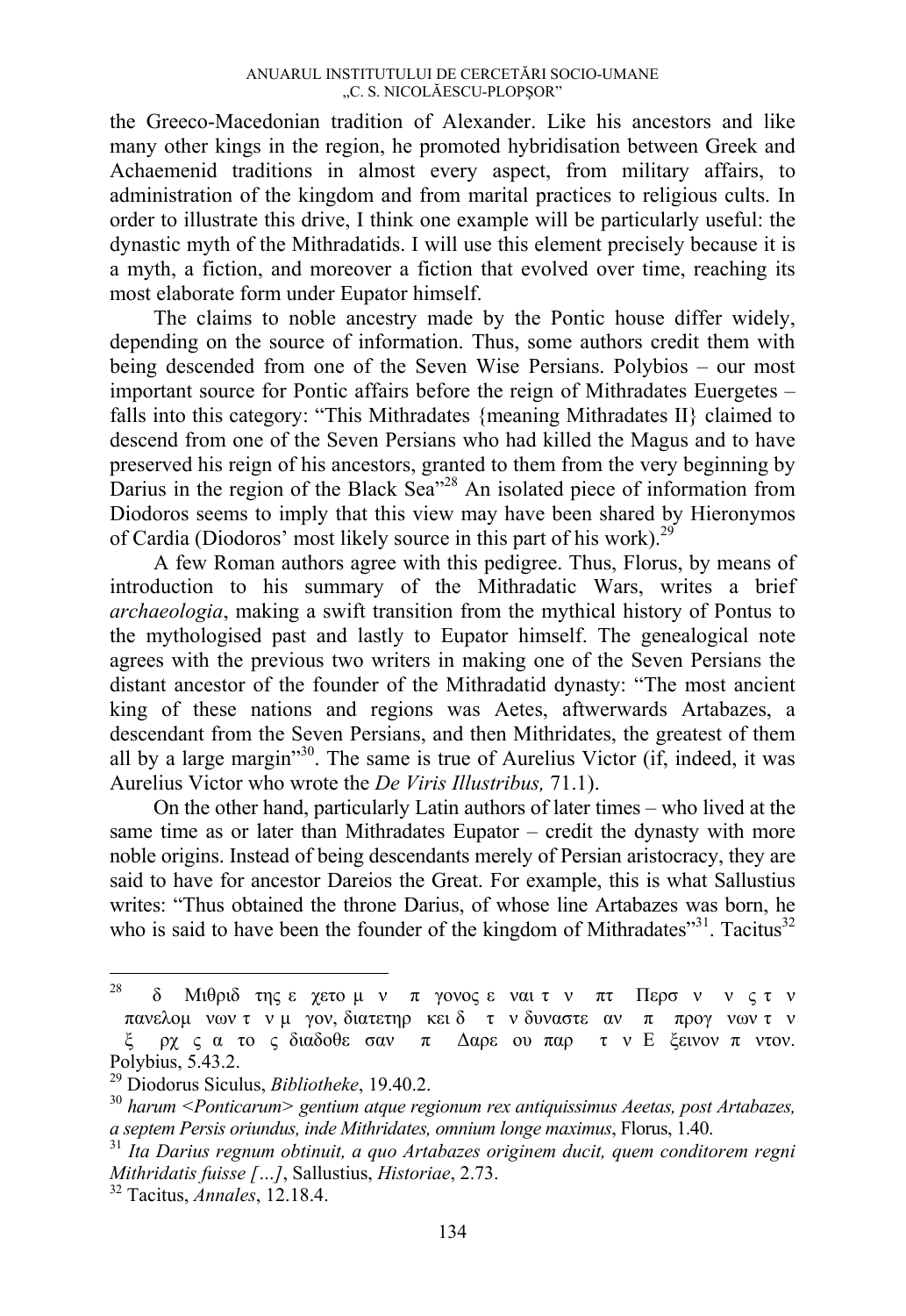says the same thing when referring to one ruler of Bosporus, Mithridates VIII. His testimony, however, holds good for the Mithradatid dynasty of Pontus as well, as the Bosporans claimed to be their direct descendants.

Appian also agrees with the more noble ancestry, giving such detailed genealogical information that one is made to believe he had an 'inside source': "thus died Mithridates, being sixteenth in line from Darius, the son of Hystaspes, the king of the Persians, and the eighth from that Mithradates who had rebelled against the Macedonians and founded the Pontic kingdom<sup>333</sup>.

How might this discrepancy be explained? The difference is not, obviously, between friendly and hostile sources, nor is it relevant that most Greeks favour one interpretation and most Romans another. In all likelihood, the distinction is to be made between phases of dynastic ideology. In the tumultuous period of the Diadochoi and the Epigonoi, during which the identities of most ruling houses were defined against the background of often mythical ancestries, the version in circulation was more "humble" and this is what Hieronymos of Cardia heard and recorded. Polybios, in mid-second century BC, had access to the same story, passing it on to subsequent writers who used his *Histories* as a source, most notably Titus Livius (if we trust Florus to have faithfully recorded his ideas) and Diodoros (although for this particular piece of information, Diodoros may have drawn directly on Hieronymos of Cardia rather than on Polybios).

By the 1st century BC, however, the more "noble" claim is found in the sources, starting with Sallustius, a claim designed to accommodate the increased importance enjoyed in international politics by the Pontic house and the new scope of its ambitions. Although this later version may have appeared at the time of Mithradates Euergetes, it is more likely to have been disseminated by his more illustrious son, Eupator.

It is interesting to note that one source, Pompeius Trogus one of the sources most sympathetic to Mithradates, records the most noble of the ancestries we have seen so far: "Mithradates traced his ancestry, on his father's side, to Cyrus and Darius, the founders of the Persian kingdom, and on his mother's side, to Alexander and Seleukos Nikator, the founders of the Macedonian empire."34

It is somewhat unclear how the connection between Alexander and the Seleukids was made, given that the children of the Conqueror (Herakles by Barsine<sup>35</sup> and Alexander IV by Rhoxane) had been murdered before having offspring of their own. Even more peculiar is the fact that the connection is

<sup>&</sup>lt;sup>33</sup> Μιθριδ της πθνησκεν, κκαιδ κατος ν κ Δαρε ου το στ σπου, Περσν βασιλως, γδοος δ' π Μιθριδτου, το Μακεδνων ποστντος τε

κα κτησαμνου <sup>τ</sup><sup>ν</sup> Ποντικ<sup>ν</sup> ρχ<sup>ν</sup>, Appianus, *Mithridateios*, 112. 34 *<Mithridates> […] paternos maiores suos a Cyro Darioque, conditoribus Persici regni, maternos a magno Alexandro ac Nicatore Seleuco, conditoribus imperii Macedonici, referat*, Justin, 38.7.1.<br><sup>35</sup> If indeed he was his son and not a simple pretender manipulated by politicians far

more powerful and cunning than himself.